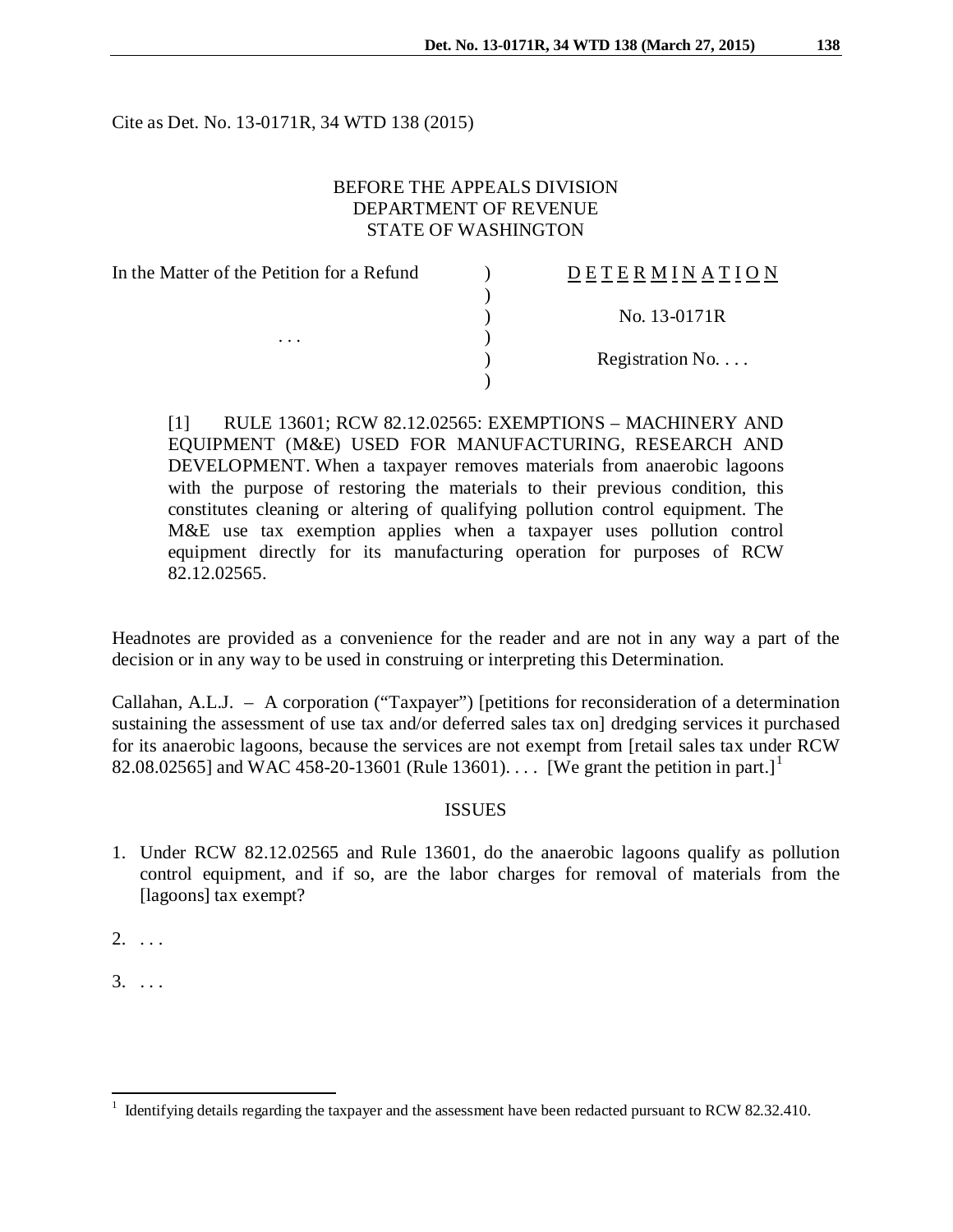## FINDINGS OF FACT

Taxpayer petitions for reconsideration of Det. No. 13-0171. The facts contained in Det. No. 13- 0171 are, for the most part, restated here.

Taxpayer is a subsidiary of [a holding company]. Its business activities in Washington include operating a [meat] processing plant.<sup>[2](#page-1-0)</sup> The Department's Audit Division examined Taxpayer's books and records for the period of January 1, 2007, through December 31, 2010 (the "audit period"). On May 23, 2012, Audit issued an assessment (document number . . . ) in the amount of \$..., which consisted of use tax/deferred sales tax of \$...,<sup>[3](#page-1-1)</sup> and interest of \$....<sup>[4](#page-1-2)</sup> Audit issued another assessment on July 25, 2012 (document number  $\dots$  ) in the amount of \$... which consisted of use tax/deferred sales tax of \$. . . on consumable supply purchases, and interest of \$. . . . Taxpayer paid both assessments in full and timely petitioned the Department's Appeals Division for a refund.

Taxpayer slaughters [livestock] and processes [meat]. Taxpayer maintains several anaerobic lagoons to contain the [livestock's] solid waste. During the audit period, Taxpayer hired a vendor to dredge and remove the solid waste in two of its anaerobic lagoons. The vendor did not charge Taxpayer retail sales tax on the dredging service it provided. The vendor sold the removed solid waste to a third party. Taxpayer treated the dredging service as a capital project (Capital Project Number . . . ) and capitalized the expenses in its books. Audit however determined that the dredging service Taxpayer purchased was not exempt from retail sales tax, disallowed the M&E exemption from retail sales tax taxpayer claimed on these purchases and assessed use tax on the service (document number . . . ).

On reconsideration, Taxpayer provided a copy of the Capital Investment Project #. . . , [stating in relevant part:]

### Scope of Costs:

 $\overline{a}$ 

Project ID . . . : [Taxpayer's] anaerobic lagoons have filled with solids over the years and have a grease cap that ranges from one to four feet. Solids have carried over into the third pond and have displaced approximately three quarters of the lagoon's treatment capacity. To dredge lagoons #1 and #2 the grease cap will need to be removed with an excavator, and land filled. [Taxpayer] ground will not be available. Approximately 25 million gallons of solids will need to be dredged, trucked off site, and land applied, by an outside contractor.

<span id="page-1-0"></span> $2$  Taxpayer reported its gross income under the slaughtering, breaking and processing perishable meat business and occupation (B&O) tax classification. *See* RCW 82.04.260(4).<br><sup>3</sup> Taxpayer only disputes the dredging service it purchased from a vendor for its "Capital Investment Project Number

<span id="page-1-1"></span><sup>. . . &</sup>quot; during the audit period.

<span id="page-1-2"></span><sup>&</sup>lt;sup>4</sup> During the audit, Audit determined that some of Taxpayer's equipment and labor purchases, including its [livestock] machine yield grading system and fleshing chain repair service, was used for its [livestock] manufacturing operations during the audit period and qualified for the M&E exemption. Audit provided a credit (schedule 2B in the assessment) against the use tax assessment on the dredging service in the amount of  $\hat{\mathcal{S}}$ ..., which reduced the assessed amount from \$. . . to \$. . . .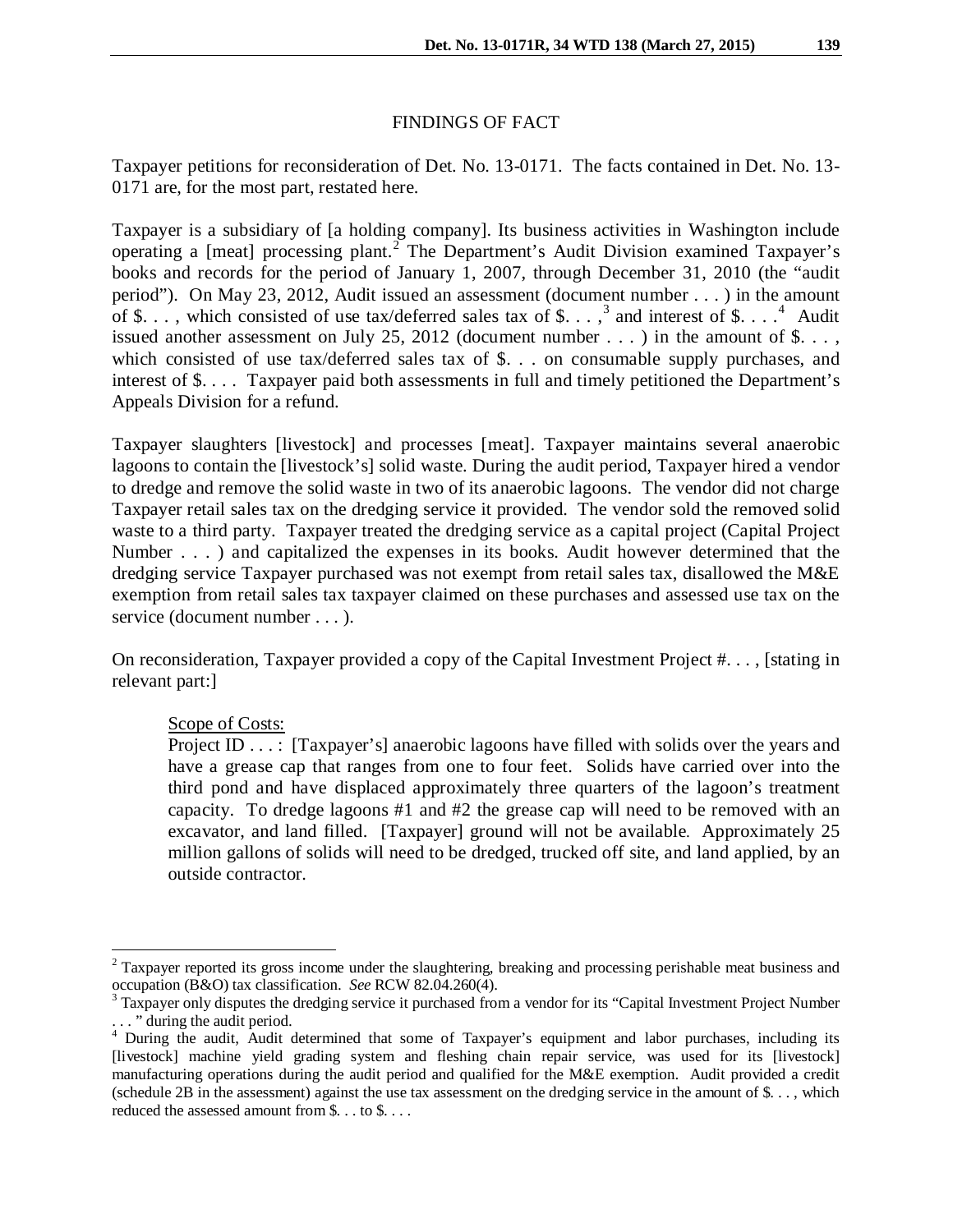### Project Justification:

The grease cap and solids in the lagoons displace working volume and the required detention time to achieve complete anaerobic treatment. Solids have been carrying over into pond #3, creating anaerobic conditions. Pond 3 empties into the irrigation lagoon and will eventually make the wastewater unfit for irrigation purposes and greater expenses will be incurred if this pond begins to fill up.

Taxpayer argued on reconsideration that it keeps its [livestock] in pens for a short period until it sends them to its adjacent slaughtering facility. The wastewater contains the [livestock] manure and dirt washed from the [livestock] pens and the slaughtering process. The wastewater goes to the anaerobic lagoons through pipes. The wastewater is stored for a few years. (see Capital Project Number . . . ). Once in the lagoon, the manure settles into two layers: [the] solid, or sludge, layer and the liquid layer. The manure then undergoes the process of anaerobic respiration, whereby the [volatile organic compounds](http://en.wikipedia.org/wiki/Volatile_organic_compounds) are converted into [carbon dioxide](http://en.wikipedia.org/wiki/Carbon_dioxide) and [methane.](http://en.wikipedia.org/wiki/Methane)<sup>[5](#page-2-0)</sup> The anaerobic lagoons are regulated by the Washington Department of Ecology ("DOE"), which issued a Wastewater Discharge Permit to Taxpayer to maintain the lagoons. Taxpayer argues that:

The [livestock] pens are used to contain Taxpayer's raw materials ([livestock]) prior to processing, the [livestock] pens must be considered part of the manufacturing operation….Waste water generated from the manufacturing operation must be properly disposed of. The water used for cleaning the [livestock] pens is pumped into the anaerobic lagoons for settling and disposal, and thus the anaerobic lagoons are machinery and equipment because they are used as either industrial fixtures and/or pollution control equipment.

In support of its argument, Taxpayer provided a copy of State Wastewater Discharge Permit Number ST-5335 issued by the Washington DOE, which provided that Taxpayer must monitor the influent to the anaerobic treatment lagoons in accordance to the scheduled prescribed by the DOE. Taxpayer relied on Excise Tax Advisory (ETA) 3124.2009 and argues that the anaerobic lagoons are industrial fixtures because the anaerobic lagoons are lined. Taxpayer also relied on Det. No. 03-0325, 24 WTD 351 (2005) and argues that the anaerobic lagoons are similar to the waste water treatment tanks in 24 WTD 351 that are used for pollution control proposes.

. . . .

l

#### ANALYSIS

RCW 82.08.02565 provides a retail sales tax exemption for certain machinery and equipment and services related thereto when sold to a manufacturer and "used directly in a manufacturing operation." A similar exemption is found in the Washington use tax statutes. RCW 82.12.02565. Collectively, these analogous exemptions are commonly referred to as "the M&E exemption."

<span id="page-2-0"></span><sup>&</sup>lt;sup>5</sup> Anerobic lagoon, *Wikipedia, The Free Wikipedia*, *http://en.wikipedia.org/wiki/Anaerobic lagoon* (last visited December 30, 2013).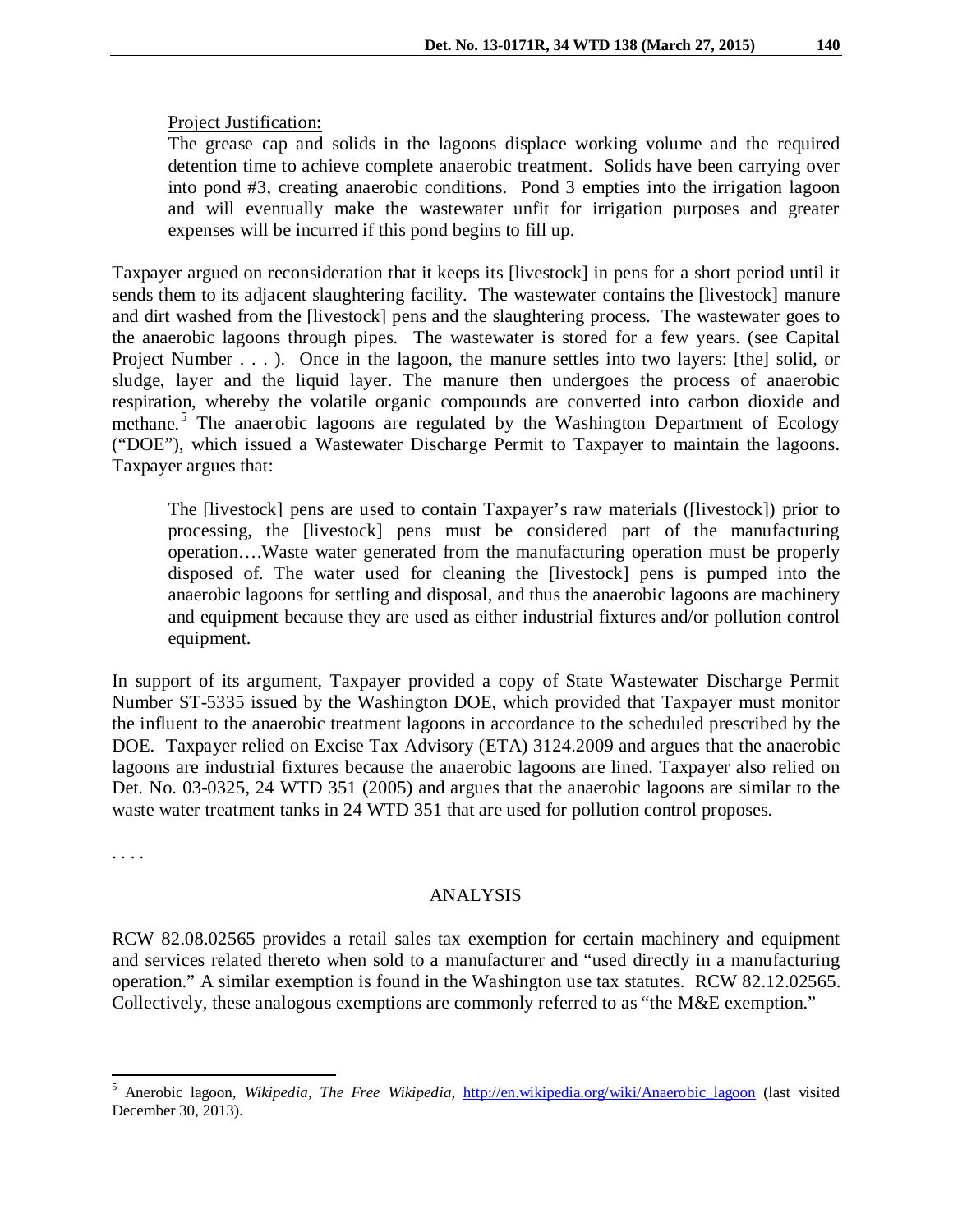As explained in prior determinations by the Department, "the M&E exemption . . . is strictly construed in favor of application of the tax and against claiming the exemption," and the burden of proving entitlement to the exemption is on the taxpayer. Det. No. 05-0193, 25 WTD 143 (2006); Det. No. 01-007, 20 WTD 214 (2001); *see also Budget Rent-A-Car, Inc. Dep't of Revenue*, 81 Wn.2d 171, 174-5, 500 P.2d 764 (1972); *All-State Constr. Co. v. Gordon*, 70 Wn.2d 657, 425 P.2d 16 (1967); *Yakima Fruit Growers Ass'n v. Henneford*, 187 Wash. 252, 258, 60 P.2d 62 (1936).

RCW 82.12.02565 provides an M&E exemption from use tax, as follows:

The provisions of this chapter shall not apply in respect to the use by a manufacturer or processor for hire of machinery and equipment **used directly** in a manufacturing operation or research and development operation, to the use by a person engaged in testing for a manufacturer or processor for hire of machinery and equipment used directly in a testing operation, or to the use of labor and services rendered in respect to installing, repairing, cleaning, altering, or improving the machinery and equipment.

RCW 82.12.02565 (emphasis added). [The M&E exemption from use tax incorporates by reference the definitions and conditions in the corresponding sales tax exemption. RCW 82.12.02565(2); *see also* RCW 82.04.110(1) (defining "manufacturer")].

RCW 82.08.02565 defines the term "machinery and equipment" as:

[I]ndustrial fixtures, devices, and support facilities, and tangible personal property that becomes an ingredient or component thereof, including repair parts and replacement parts. "Machinery and equipment" includes pollution control equipment installed and used in a manufacturing operation, testing operation, or research and development operation to prevent air pollution, water pollution, or contamination that might otherwise result from the manufacturing operation, testing operation, or research and development operation.

RCW 82.08.02565(2)(a) (emphasis added).

However, the term "machinery and equipment" does not include:

. . .

. . . (iv) Building fixtures that are not integral to the manufacturing operation, testing operation, or research and development operation that are permanently affixed to and become a physical part of a building, such as utility systems for heating, ventilation, air conditioning, communications, plumbing, or electrical.

RCW 82.08.02565(2)(b).

RCW 82.08.02565(2)(f) defines the term "manufacturing operation" as "the manufacturing of articles, substances, or commodities for sale as tangible personal property. A manufacturing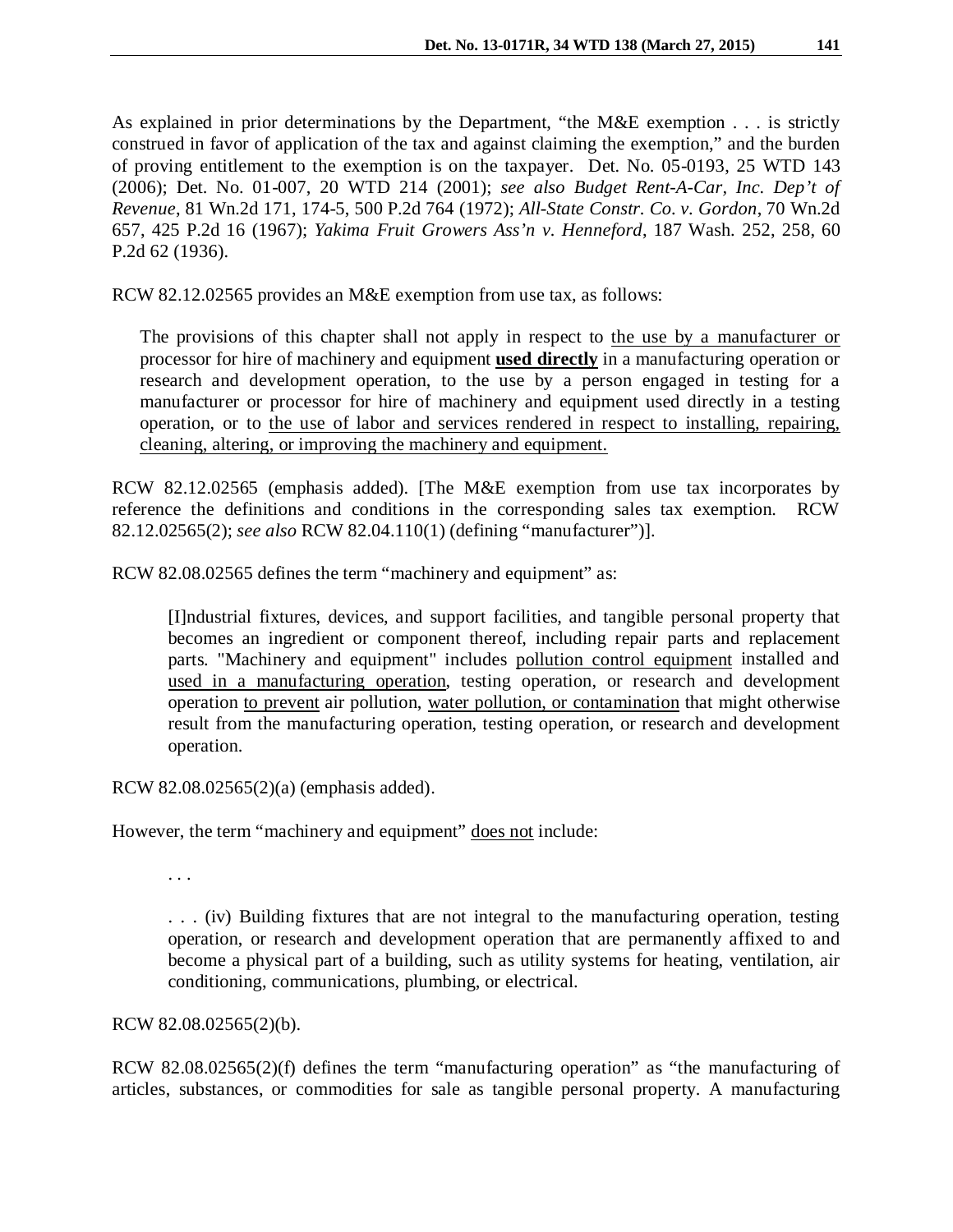operation begins at the point where the raw materials enter the manufacturing site and ends at the point where the processed material leaves the manufacturing site. ..."...<sup>[6](#page-4-0)</sup>

The Department implemented WAC 458-20-13601 (Rule 13601) to administer RCW 82.12.02565, which explains that the manufacturing operation includes:

[S]torage of raw materials at the site, the storage of in-process materials at the site, and the storage of the processed material at the site. The manufacturing operation is defined in terms of a process occurring at a location. To be eligible as a qualifying use of M&E, the use must take place within the manufacturing operation, unless specifically exempted by law. Storage of raw material or other tangible personal property, packaging of tangible personal property, and other activities that potentially qualify under the "used directly" criteria, and that do not constitute manufacturing in and of themselves, are not within the scope of the exemption unless they take place at a manufacturing site....

Rule 13601 (emphasis added).

ETA 3124.2009 provides guidance on the term "fixture" for M&E exemption purposes:

## *Fixtures*

The word "fixture" is a term of art in that it has particular meaning in the context of tax. For purposes of the M&E exemption, the Department uses the common law definition of "fixture" as it is commonly understood in Washington State. A fixture is an item of personal property that has been converted to real property by being permanently affixed to the realty. . . . .Examples of fixtures are air conditioning units, furnaces, boilers, and heating units, plumbing fixtures, conveyors, electric generators, transformers, elevators, and cranes. In addition, the M&E exemption recognizes "utility systems" as fixtures. Property outside of buildings also qualifies as "industrial fixtures." Examples are tanks, pipes, pads, and lined ponds.

(Emphasis added).

 $\overline{a}$ 

At issue is whether the anaerobic lagoons constitute qualifying pollution control equipment *and* are used directly for Taxpayer's manufacturing operation for purposes of RCW 82.12.02565 Rule 13601. We agree with Taxpayer that an anaerobic lagoon is a fixture because it is [lined

<span id="page-4-0"></span> $6$  This statute does not define the term "manufacture." That definition is found in RCW 82.04.120(1), which provides in pertinent part:

<sup>&</sup>quot;To manufacture" embraces all activities of a commercial or industrial nature wherein labor or skill is applied, by hand or machinery, to materials so that as a result thereof a new, different or useful substance or article of tangible personal property is produced for sale or commercial or industrial use, . . .

<sup>[</sup>The Department recognizes that taxpayers who slaughter animals in order to sell perishable meat products are engaging in a form of manufacturing. *See* ETA 3112.2011. Such persons who sell the perishable meat products at wholesale are subject to B&O tax under the slaughtering, breaking, and processing perishable meat classification in RCW 82.04.260(4), rather than the manufacturing classification in RCW 82.04.240.]